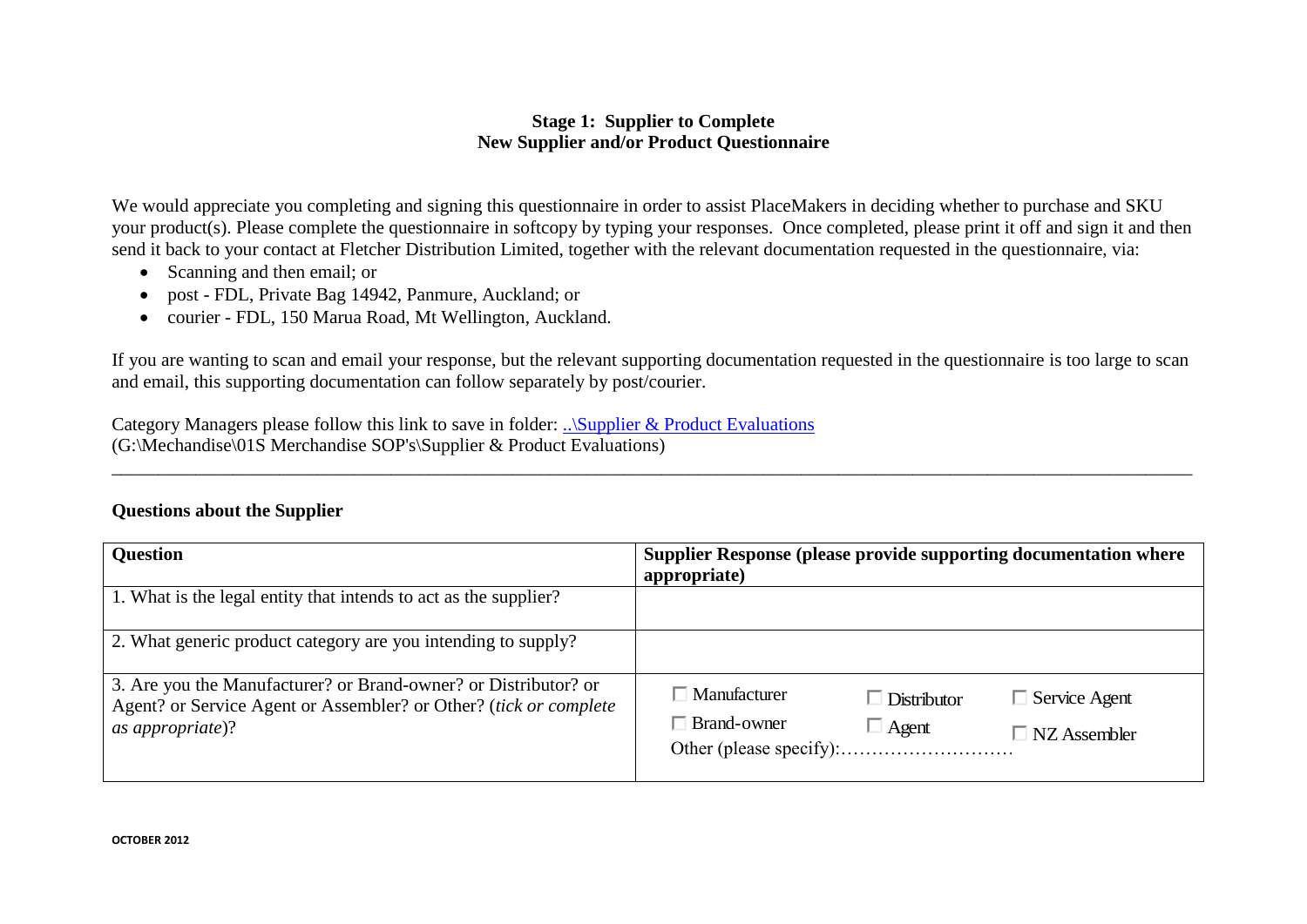| 4. What is the contractual relationship/link between the              |  |
|-----------------------------------------------------------------------|--|
| manufacturer and you as the entity applying to be the supplier to     |  |
| PlaceMakers?                                                          |  |
| E.g. a local agent may have been appointed by the NZ importer of a    |  |
| product manufactured offshore.                                        |  |
| 5. What technical expertise/knowledge do you as the supplier have     |  |
| in this product? Do you have technical expert(s) in your business to  |  |
| support PlaceMakers stores with this product? If so, provide name,    |  |
| contact number, time the technical expert(s) has had with your entity |  |
| and number of years of experience in this field (not just with your   |  |
| entity). If not, who else can provide this technical expertise and    |  |
| where can we find it?                                                 |  |
|                                                                       |  |
| 6. How many sales representatives, and what other coverage do you     |  |
| have nationwide?                                                      |  |
| How many sales reps do you employ that will provide support to        |  |
| PlaceMakers?                                                          |  |
| Are these Merchandisers or sales reps?                                |  |
| North Island / South Island split?                                    |  |
| 7. What has been your \$ turnover for the last 3 financial years?     |  |
|                                                                       |  |
| 8. What is your forecast \$ turnover for the next 3 financial years?  |  |
| 9. If you are not the manufacturer, what is the manufacturer's        |  |
| turnover for the last 3 financial years?                              |  |
| 10. Please provide an up to date copy of a Certificate of Currency    |  |
| from your insurer showing the level of Public Liability insurance     |  |
| that you have in place? (Note that depending on expected sales,       |  |
| various levels of Public Liability cover will be required under the   |  |
| PlaceMakers General Terms of Supply which are on the                  |  |
| PlaceMakers website (www.placemakers.co.nz)                           |  |
|                                                                       |  |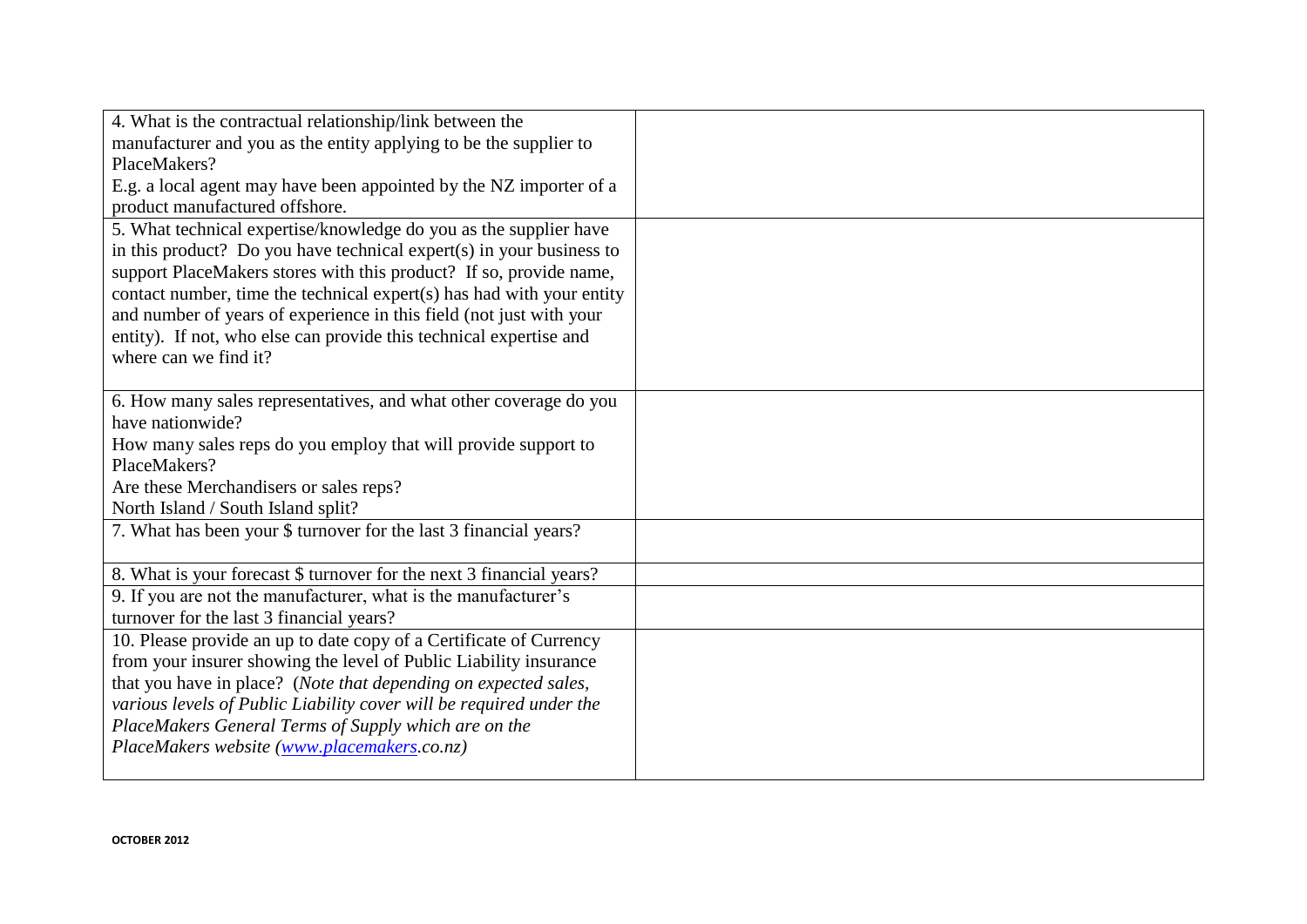## **Questions about the Product(s)**

[*Note: variations of the same product can be included in the same questionnaire sheet, but if the supplier has several different products then a new questionnaire sheet will need to be completed for each product]*

| <b>Question</b>                                                                                                                                                                     | <b>Supplier Response (please provide supporting</b><br>documentation where appropriate) |
|-------------------------------------------------------------------------------------------------------------------------------------------------------------------------------------|-----------------------------------------------------------------------------------------|
| 1. What is the product(s) or system? (note the supplier should fill<br>out a separate sheet for each product, variations such as colour and<br>size do not require separate sheets) |                                                                                         |
| 2. In which country is the product or system manufactured?                                                                                                                          |                                                                                         |
| 3. In which country is the product or system assembled?                                                                                                                             |                                                                                         |
| 4. History of use in NZ? i.e. how many years has your product been<br>used in NZ and in what volumes?                                                                               |                                                                                         |
| 5. Which other merchants stock this product?                                                                                                                                        |                                                                                         |
| 6. What is your range expansion plan for this product range? And<br>have you approached any other building merchants to stock this<br>range?                                        |                                                                                         |
| 7. What sort of things could go wrong with this product and why?<br>What have you done to mitigate/resolve those actual or potential<br>problems?                                   |                                                                                         |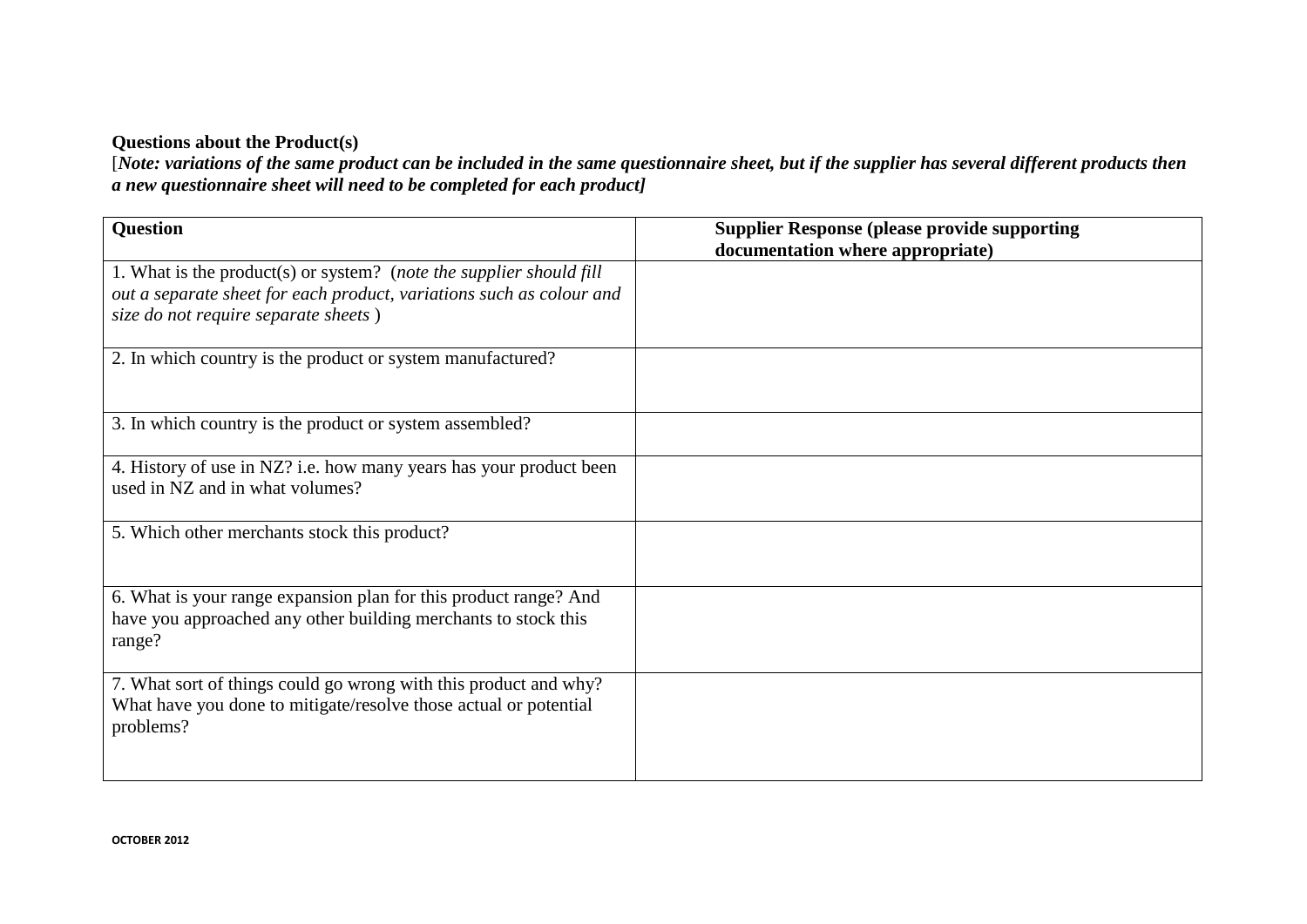| 8. In which other countries is this product sold and on what scale? Is<br>it used in the same application or system as it will be in NZ?                                                                                                                                                                                            |                                                                                                                                                                                                                                                                                                          |
|-------------------------------------------------------------------------------------------------------------------------------------------------------------------------------------------------------------------------------------------------------------------------------------------------------------------------------------|----------------------------------------------------------------------------------------------------------------------------------------------------------------------------------------------------------------------------------------------------------------------------------------------------------|
| 9. What companion product(s) (if any) are required for this product?                                                                                                                                                                                                                                                                |                                                                                                                                                                                                                                                                                                          |
| 10. For building products, please provide a Product Technical<br>Statement. Note this is a new suggestion by DBH (see p16)<br>http://dbh.govt.nz/UserFiles/File/Publications/Building/Compliance-<br>documents/Product-Assurance-Framework-guidance.pdf                                                                             |                                                                                                                                                                                                                                                                                                          |
| 11. Technical literature: Where is the information describing where<br>this product can be used, what its made of, its limitations, how to<br>install or use the product and what maintenance is required to meet<br>customer expectation and NZBC compliance?<br>Note: If your technical information is not dated, please explain. | (Highlight appropriate answer/s)<br>Not required everyone knows<br>Integral to the product (on the product or container)<br>Packaged as a (dated) insert with the product<br>On separate (dated) hardcopy technical literature<br>On our website in (dated) PDF<br>On our website<br>Other? Please list. |
| 12. Please email marketing and technical material, images, features<br>and benefits etc                                                                                                                                                                                                                                             | List here:                                                                                                                                                                                                                                                                                               |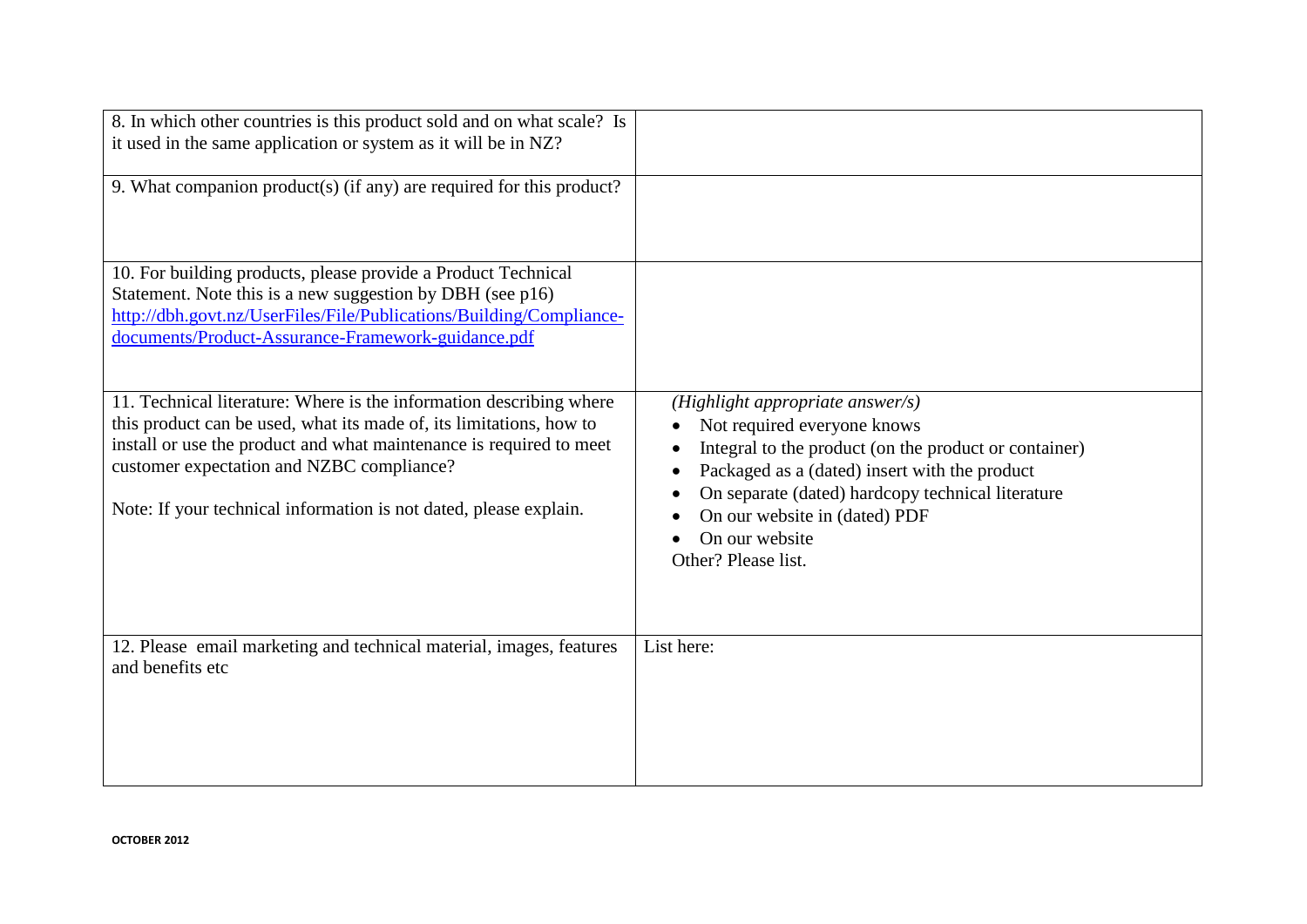| 13. How do our customers get this technical literature?                                                                                  |  |
|------------------------------------------------------------------------------------------------------------------------------------------|--|
| How do we and our customers access archive versions?                                                                                     |  |
| 14. How long is the product(s) required to last under the NZ                                                                             |  |
| Building Code 5, 15 or not less than 50 years?                                                                                           |  |
| 15. (For building products) Is the product manufacture and use as                                                                        |  |
| described in your technical information:<br>Acceptable Solution (please reference)                                                       |  |
| Alternative solution                                                                                                                     |  |
| Both – the scope of use or system sometimes differs from the                                                                             |  |
| <b>Acceptable Solution</b>                                                                                                               |  |
| Note: NZBC compliance pathway should be clearly explained in<br>your technical literature.                                               |  |
|                                                                                                                                          |  |
| 16. What is the manufacturing Standard and QA for this product?                                                                          |  |
| For building products - Is this product manufactured and/or tested to                                                                    |  |
| NZ or AS/NZ Standard (if yes, provide reference details).                                                                                |  |
| If no – what Standard is it manufactured and/or tested to?                                                                               |  |
| What quality assurance is undertaken by your company to ensure the                                                                       |  |
| product is up to New Zealand standards?                                                                                                  |  |
|                                                                                                                                          |  |
| 17. Please provide copies of any relevant warranties for the                                                                             |  |
| product(s) to be supplied. How long is the warranty period? What<br>conditions apply to that warranty and in what circumstances will the |  |
| warranty not apply?                                                                                                                      |  |
|                                                                                                                                          |  |
|                                                                                                                                          |  |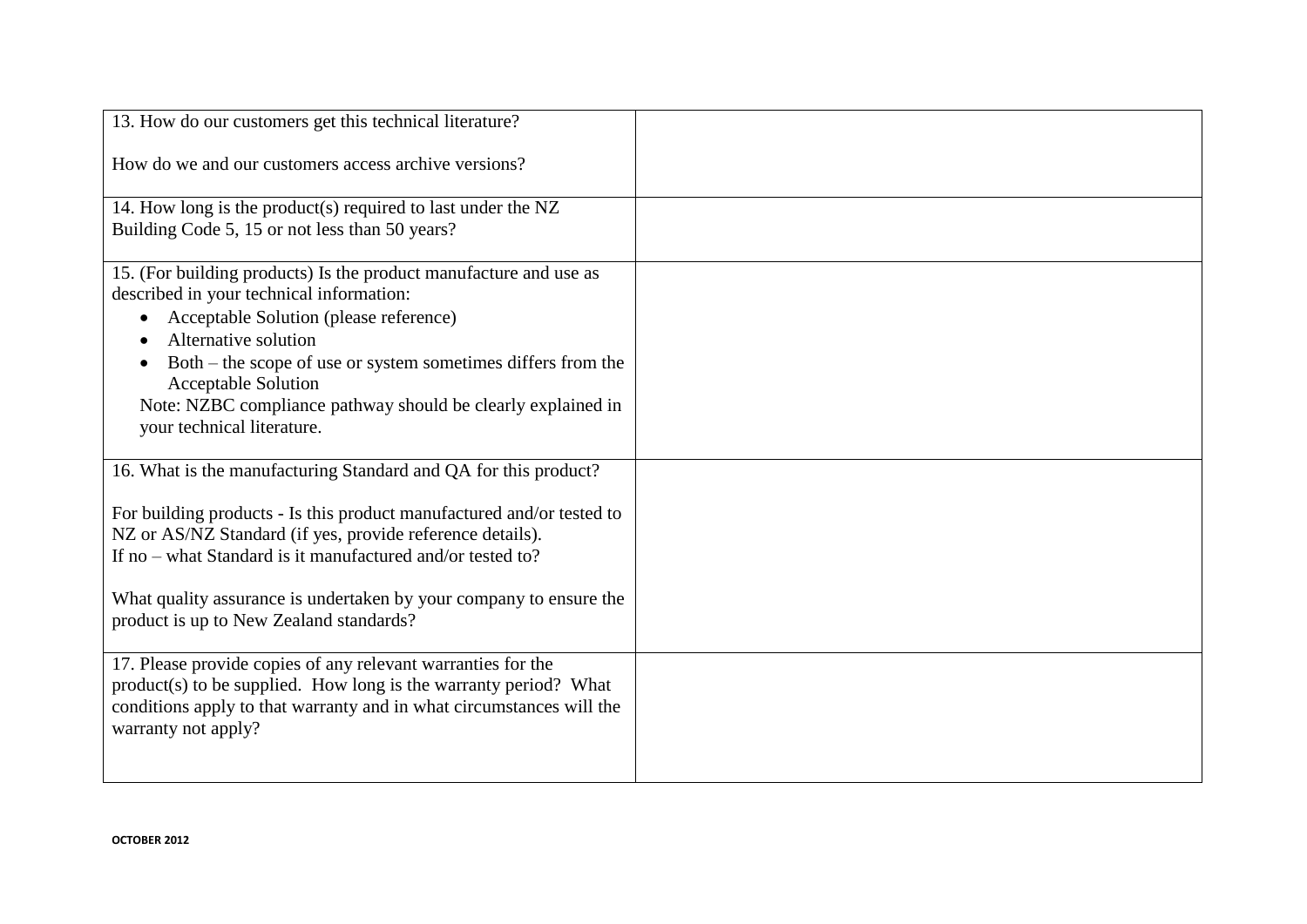| 18. Does the product(s) hold a current BRANZ Appraisal?          | <b>BRANZ Appraisal Number:</b>                                       |
|------------------------------------------------------------------|----------------------------------------------------------------------|
| If yes, please supply the BRANZ Appraisal.                       |                                                                      |
| [Note: PlaceMakers expects you to provide the relevant           | Name and date of Technical literature referenced in BRANZ Appraisal: |
| PlaceMakers Category Manager with timely information about any   |                                                                      |
| subsequent changes or withdrawals of the BRANZ Appraisal.        |                                                                      |
| Note: PlaceMakers does not recognise BEAL appraisals.]           |                                                                      |
| 19. Please email all relevant documents to the category manager: |                                                                      |
|                                                                  |                                                                      |
| These may include:                                               |                                                                      |
| <b>HAZNO</b>                                                     |                                                                      |
| <b>MSDS</b>                                                      |                                                                      |
| Electrical Compliance certificate.                               |                                                                      |
| Supplier Declaration of Compliance (SDoC)                        |                                                                      |
| Gas Compliance and link                                          |                                                                      |
|                                                                  |                                                                      |

I/we confirm that the responses given above are true and correct and that I/we will notify PlaceMakers in writing if the information provided above changes in any material way in the future, should we become a supplier to PlaceMakers.

**Supplier's name:**